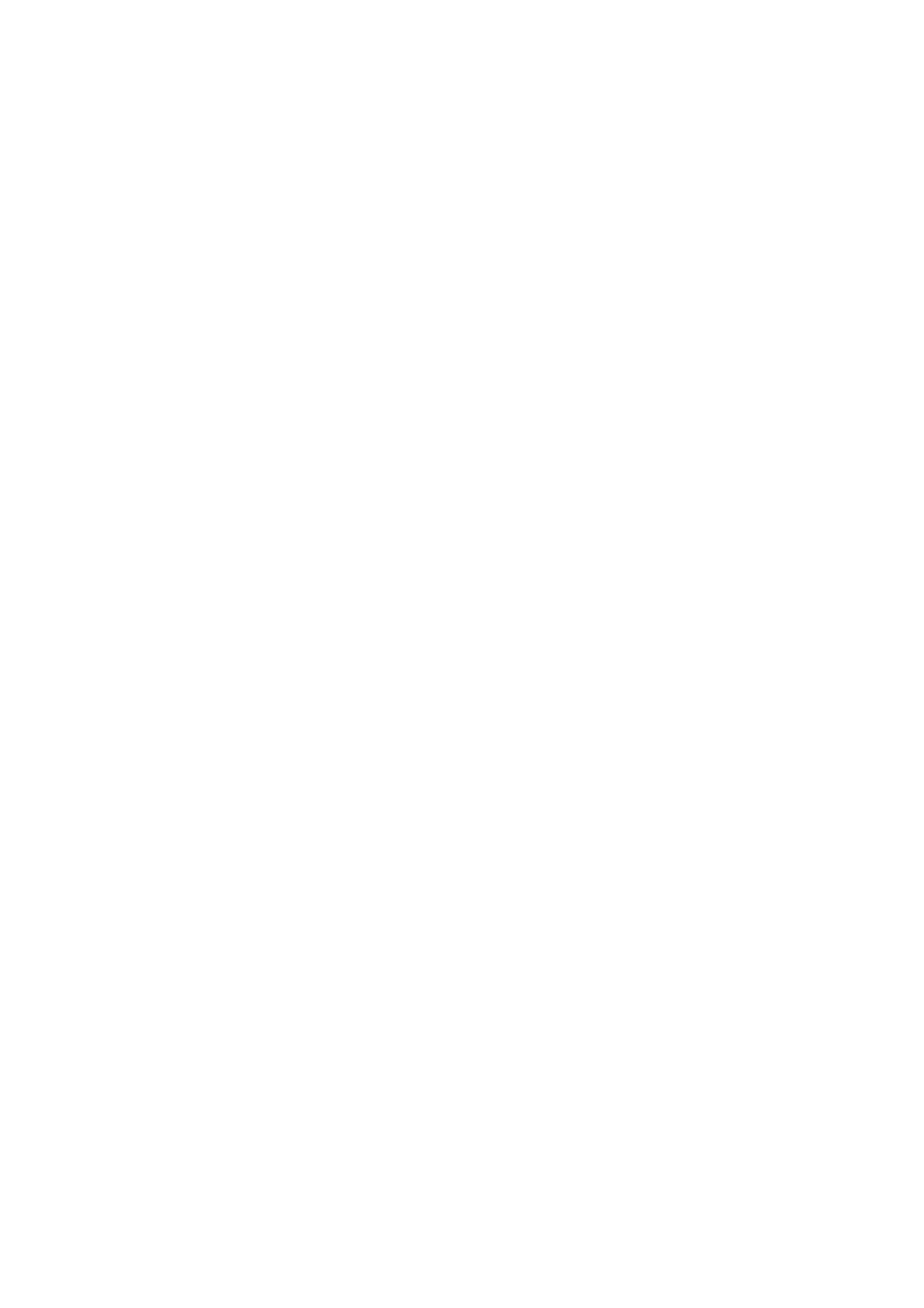### **1 Product and company identification**

Name of material: MARMOL COMPAC

Product Description: Natural marble agglomerate.

| Company name: | MARMOL COMPAC S.A.                       |  |  |
|---------------|------------------------------------------|--|--|
|               | Travessera d'Albaida, 1                  |  |  |
|               | 46727 Real de Gandía - Valencia (Spain). |  |  |
|               | Tel. + 34 902.300.155 Fax 96.295.41.51   |  |  |
|               | www.compac.es                            |  |  |
|               |                                          |  |  |

**Emergency** 

hotline: (Spanish Toxicology Information: + 91 562 04 20)

### **2 Hazard identification**

Material machining operations (cutting, polishing and other mechanised treatments) may cause irritation in eyes and the respiratory tract due to dust, so wet machining processes are recommended.

If not possible, precautions should be taken by using extraction systems located over the source of dust emission as a collective protection measure and workers must use individual protection equipment (detailed in the contents of this safety sheet).



STOT RE1 PREVENTION P260: Do not breathe dust generated in cutting and polishing processes. P264: Wash hands and face thoroughly after handling. P270: Do not eat, drink or smoke when using this material. P284: Wear respiratory protection type P3.

> FIRST-AID MEASURES P314: Get Medical advice/attention if you feel unwell after using this material. P501: Dispose of waste material as per local regulations.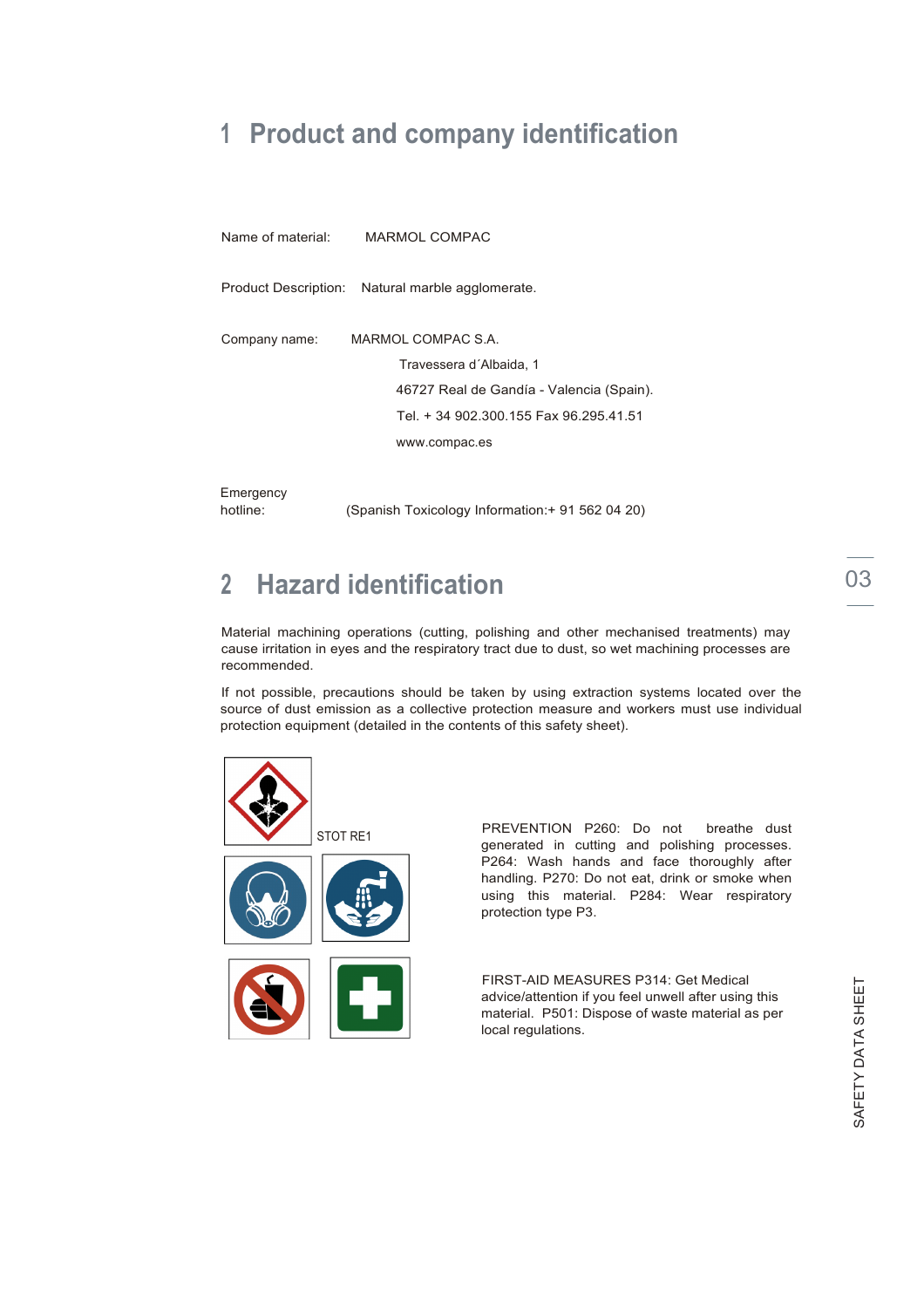### **3 Composition/component information**

General description of components: Components: %, Marble -92, Unsaturated orthophthalic polyester resin -7, Colorants -0.2

Material certifications: Greenguard Environment lnstitute.

### **4 First-aid measures**

Finished material requires no special first-aid measures. Nevertheless, during the manufacturing process, pay special attention to:



Contact with eyes: Rinse cautiously with water. Contact with skin: wash with soap and water. If inhaled: guarantee appropriate ventilation. If a serious reaction is noticed, remove victim to fresh air and keep at rest in a position comfortable for breathing. Get medical advice/attention if condition persists. If swallowed: Get medical advice/attention.

### **5 Fire-fighting measures**

| Fire resistance classed as:    | A <sub>2fl</sub> -51                                                                                                                                 |
|--------------------------------|------------------------------------------------------------------------------------------------------------------------------------------------------|
| Fire Extinguishing Methods:    | Use any appropriate method available in the work<br>area for combustible materials. Multi-purpose dry-<br>powder fire extinguishers are recommended. |
| Personal Protection Equipment: | Depending on the fire zone.                                                                                                                          |

### **6 Accidental spill measures**

This material offers no spill hazards.

### **7 Handling and storage**

#### **Manual Handling**

Users are responsible for performing a Hazard Evaluation in accordance with local Worker Safety Laws. Consequently, handling systems should be safe. Recommendations:

• Use safe handling systems (cranes, hoists, slings, clamping devices, etc.) that are approved and certified. Slings must be protected against cuts as this material con conceivably cut sling materials.

• Use the following personal protection equipment during material storage operations: helmet, safety shoes, protective goggles and gloves.

#### **Work Environment**

The use of water-cooled work tools is recommended to prevent dust emissions in material machining operations (cutting, polishing and other treatments). Complement with localised extraction systems over the dust emission source and/or general ventilation as collective protection measures.

#### **Material Storage**

This material must be stored safely, following the instructions of the storage system manufacturer to prevent possible incidents. Avoid strong impacts that might break the material.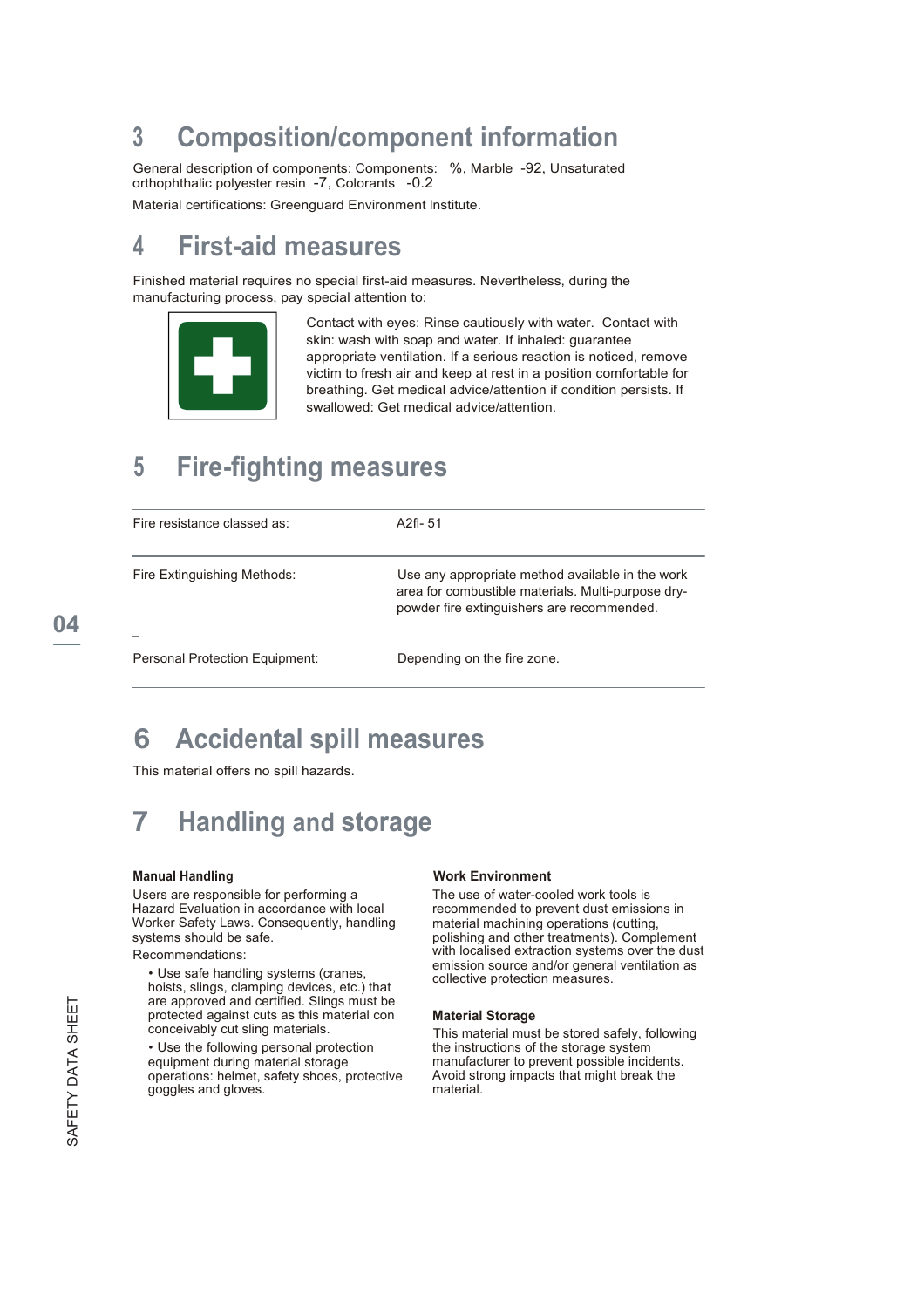### 8 Exposure controls/personal protection

Users are responsible for performing an evaluation of the risk of exposure to dust in accordance with local Worker Safety Laws.

Technical control and worker safety systems must be used, preferably personal protection equipment (PPEs).

Environmental Limits in mg/m3 (8h exposure)

#### **Country/Authority**

|                              | Inert dust      | Quartz(q)          | Cristobalite (q) | Tridymite (t)    |
|------------------------------|-----------------|--------------------|------------------|------------------|
| Austria / I                  | 6               | 0.15               | 0.15             | 0.15             |
| Belgium / II                 | 3               | 0.1                | 0.05             | 0.05             |
| Bulgaria / III               | $\overline{4}$  | 0.07               | 0.07             | 0.07             |
| Cyprus / IV                  | $\overline{1}$  | 10k/Q <sup>1</sup> | $\overline{1}$   | $\prime$         |
| <b>Czech Republic / V</b>    |                 | 0.1                | $\overline{0.1}$ | $\overline{0.1}$ |
| Denmark / VI                 | $\overline{5}$  | 0.1                | 0.05             | 0.05             |
| <b>Estonia</b>               |                 | 0.1                | 0.05             | 0.05             |
| Finland / VII                |                 | 0.2                | 0.1              | $\overline{0.1}$ |
| France / VIII                |                 | 5 or 25 k/Q        |                  |                  |
| France / IX                  | 5               | 0.1                | 0.05             | 0.05             |
| Germany / X                  | $\overline{3}$  | $i^2$              | 7                |                  |
| Greece / XI                  | $\overline{5}$  | $\overline{0.1}$   | 0.05             | 0.05             |
| Hungary                      |                 | 0.15               | $\overline{0.1}$ | 0.15             |
| <b>Ireland / XII</b>         | 4               | 0.05               | 0.05             | 0.05             |
| Italy / XIII                 | 3               | 0.025              | 0.025            | 0.025            |
| Lithuania / XIV              | 10              | 0.1                | 0.05             | 0.05             |
| Luxembourg / XV              | $\overline{6}$  | 0.15               | 0.15             | 0.15             |
| Malta / XVI <sup>3</sup>     | $\prime$        | 7                  | $\overline{1}$   | 7                |
| <b>Netherlands / XVII</b>    | $\overline{5}$  | 0.075              | 0.075            | 0.075            |
| Norway / XVIII               | 5               | 0.1                | 0.05             | 0.05             |
| Poland                       |                 | 0.3                | 0.3              | 0.3              |
| Portugal / XIX               | 5               | 0.025              | 0.025            | 0.025            |
| Romania/XX                   | $\overline{10}$ | 0.1                | 0.05             | 0.05             |
| <b>Slovakia</b>              |                 | 0.1                | 0.1              | 0.1              |
| Slovenia                     |                 | 0.15               | 0.15             | 0.15             |
| Spain / XXI                  | 3               | 0.1                | 0.05             | 0.05             |
| Sweden / XXII                | 5               | 0.1                |                  | 0.05             |
| Switzerland / XXIII          | $\overline{6}$  | 0.15               | 0.15             | 0.15             |
| <b>United Kingdom / XXIV</b> | $\overline{4}$  | 0.1                | $\overline{0.1}$ | 0.1              |

<u> 1989 - Jan Samuel Barbara, margaret e</u>

<sup>&</sup>lt;sup>1</sup> Q : quartz percentage – K=1<br>
<sup>2</sup> Germany has no more OEL for quartz, cristobalite, tridymite. Employers are obliged to minimise exposure as much as<br>
possible, and to follow certain protective measures.

When needed, Maltese authorities refer to values from the UK for OELVs which do not exist in the Maltese legislation.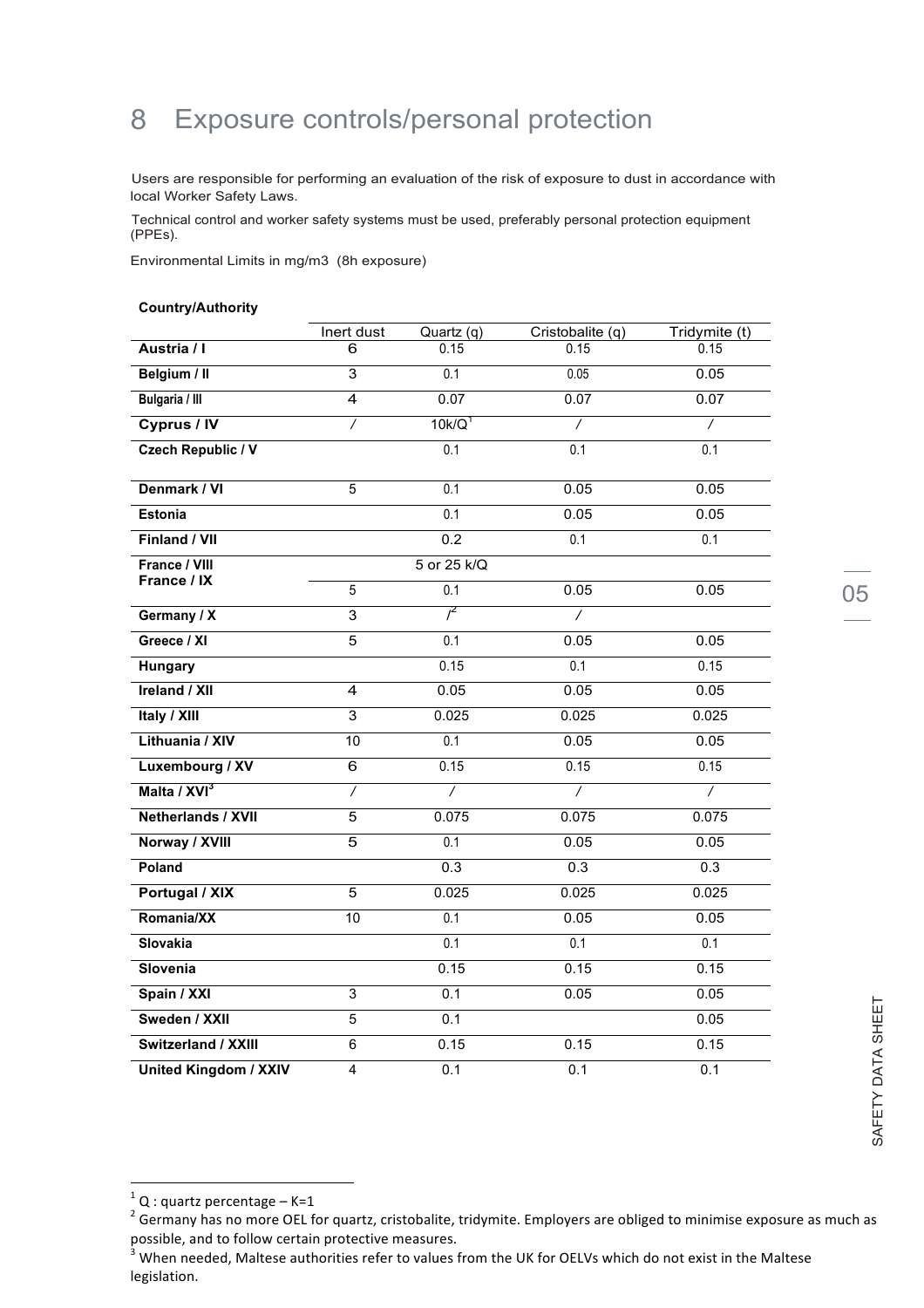### **United States**

| Country   | USA                                                              |
|-----------|------------------------------------------------------------------|
| Substance | Total Respirable Dust                                            |
|           | OSHA PEL Total Dust (30 mg/m3)<br>Respirable Fraction (10 mg/m3) |
|           | $ACGIH TLV$ 0.025 mg/m3 (8 hr TWA)                               |

In the case of Spain, more specifically:

|                                         | VI A-FD              | Reference criteria      |
|-----------------------------------------|----------------------|-------------------------|
| Particles, respirable fraction          | $3 \text{ mg/m}$     | RD 374/2001 - VLA INSHT |
| Crystalline silica, respirable fraction | $0.1 \text{ mg/m}$ 3 | RD 374/2001 - VLA INSHT |

### **Dust Exposure Controls during Manufacturing and Installation.**

The manufacturer recommends methods involving the use of water in processing and machining this material in order to minimise the effects of dust generated during manufacturing (water-cooled work equipment).

06 Long-term exposure to dust from cutting and processing without the use of suitable protection may cause respiratory diseases.

Exposure to dust can be monitored and controlled using suitable control methods such as:

• Machinery and tools using wet processes.

• Natural and/or mechanical ventilation systems that guarantee suitable air renewal levels in the workplace.

• Cleaning and maintenance. Use aspiration and cleaning systems that use water. Avoid dry sweeping and the use of compressed air, which set dust in motion. Implement preventive maintenance programmes to guarantee suitable operating and cleaning conditions for work equipment.

• Respiratory protection is for type P3 particulates according to EN 143:2001 and its reviews 143/AC EN 2002 and EN 2005 2005143/AC, including wet processes in order to reduce dust during product preparation.

Hand protection. The use of gloves is recommended to avoid cutting hazards during handling.

Eye protection. The use of eye protectors or goggles is recommended pursuant to standard EN166: 2001.

• Skin protection. Skin protection is not necessary, but the use of suitable clothing to prevent contact with skin is recommended. Wash hands and face with soap and water to eliminate dust before breaks and at the end of shifts.

• Work clothing. Do not clean using compressed air. Use vacuum cleaning methods.

In accordance with relevant laws and regulations, any materials failing to comply with quality specifications or reject material must be disposed of in inert waste landfills.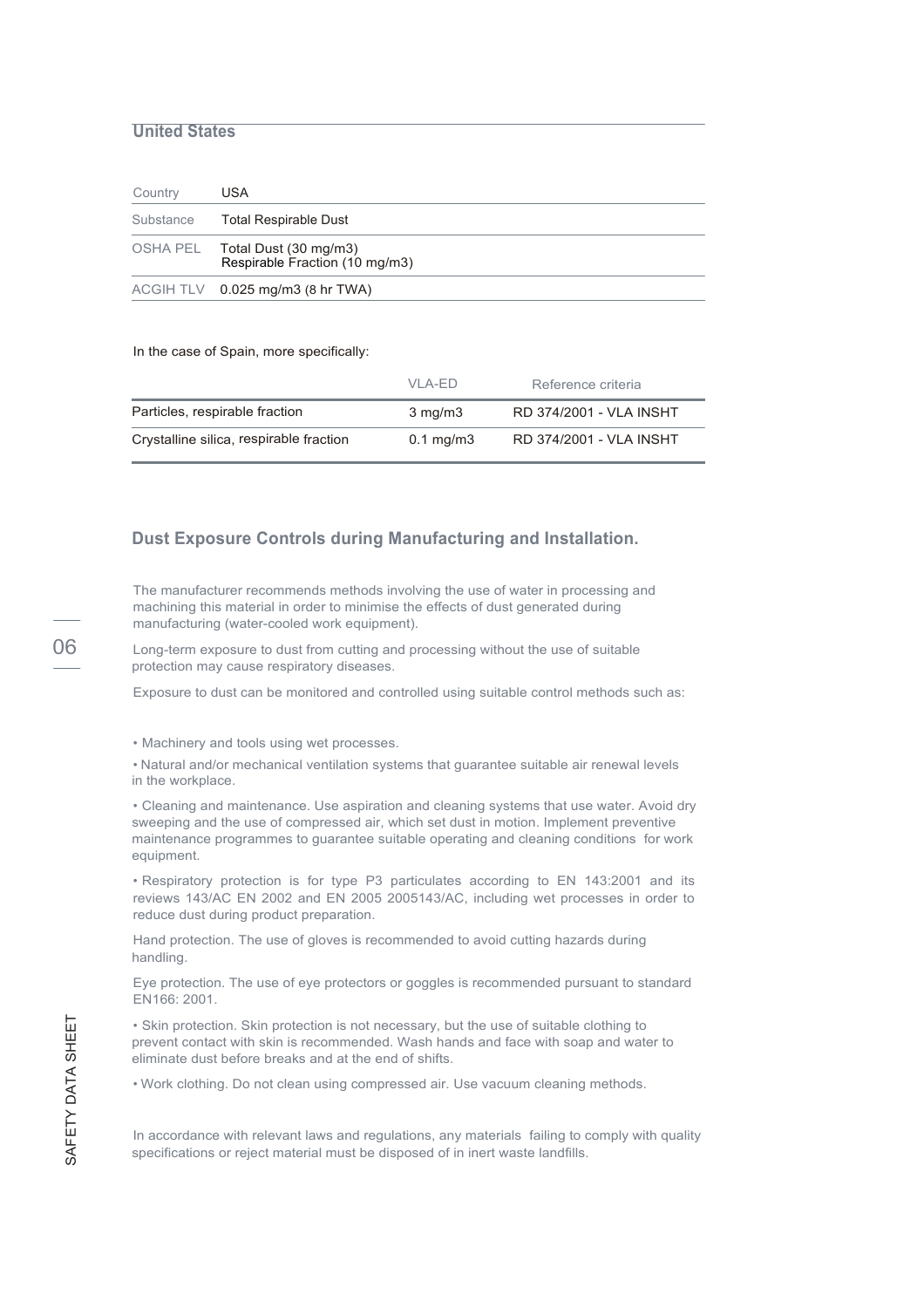# **9 Physical and chemical properties**

| Aspect:                         | Solid.                                             |
|---------------------------------|----------------------------------------------------|
| Colour:                         | Range of commercial colours.                       |
| Odour:                          | Odourless.                                         |
| pH:                             | N/A.                                               |
| <b>Boiling Point:</b>           |                                                    |
| Melting Point:                  |                                                    |
| Flammability:                   | A2fl s1 (UNE EN ISO 9239-1:2002 &<br>ISO 1716:2002 |
| Density:                        | 2.6 g/cm3 $(25^{\circ}C)$                          |
| Solubility in water:            | Insoluble                                          |
| Solubility with other solvents: | Insoluble                                          |

For further information on technical properties, see the technical sheet or visit www.compac.es

### **10 Stability and reactivity**

| Chemical stability:              | Stable under normal conditions.                                                                                                 |  |
|----------------------------------|---------------------------------------------------------------------------------------------------------------------------------|--|
| Conditions to be avoided:        | None known.                                                                                                                     |  |
| Reactivity with other materials: | Alkaline and acid solutions react with this<br>material. In case of contact, remove<br>immediately and clean the affected area. |  |

Hazardous decomposition products:

None.

### **11 Toxicological Information (Spain):**

Toxicological Information Phone in Spain: +34 91 562 04 20

| Toxicology:       | Non-toxic. |
|-------------------|------------|
| Effect on skin:   | None.      |
| Specific effects: | None.      |
| Chronic effects:  | None.      |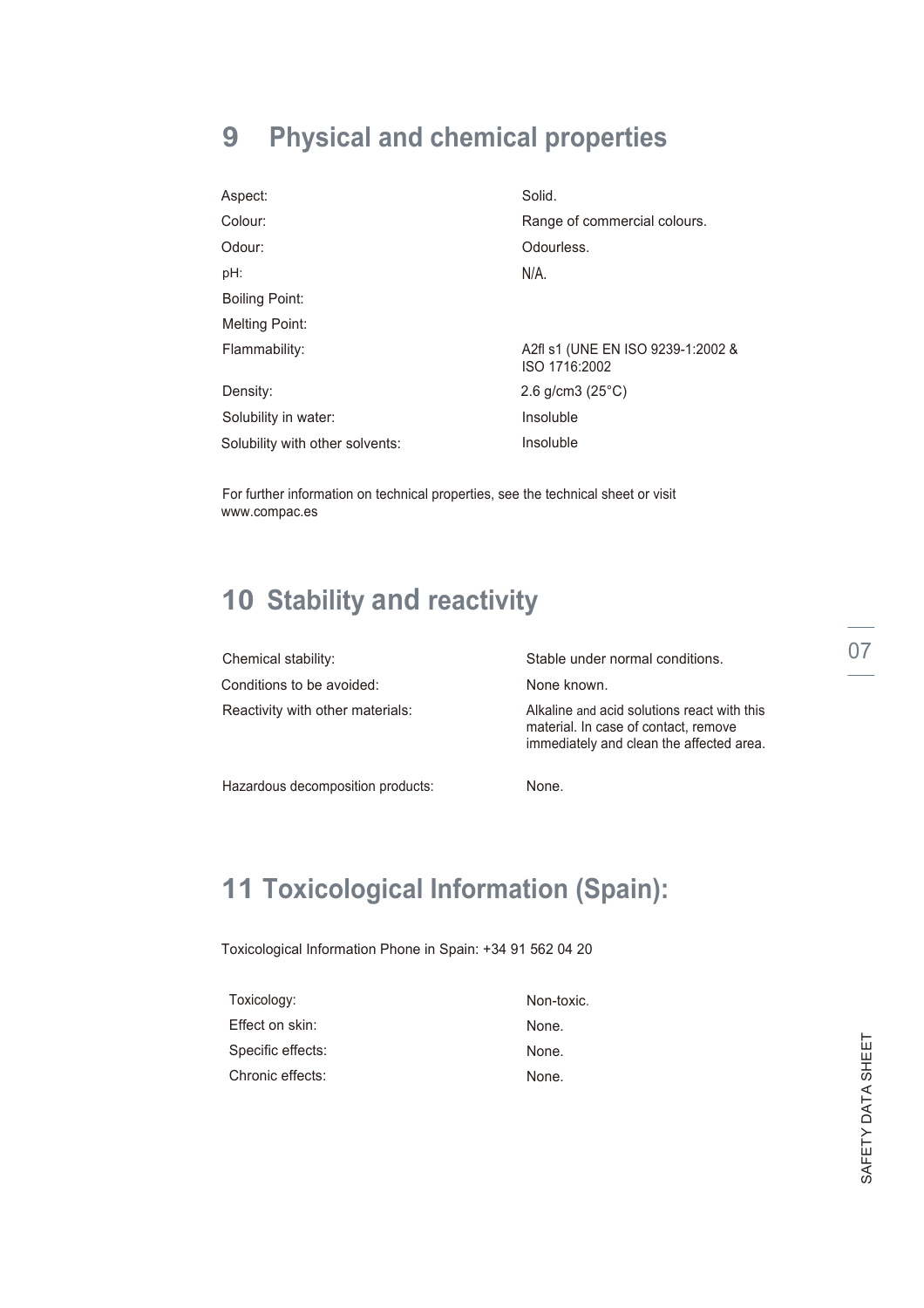### **12 Ecological information**

Ecotoxicity:

Mobility:

Persistance and degradability:

No adverse effects on the environment.

Non-volatile material.

Insoluble in water. No information available on biodegradability.

Potential bio-accumulation:

No information available.

### **13 Considerations on dispositions**

Pursuant to European Directives 91/156/CEE and 1999/31/CEE, Spanish Law 10/98 (21 April), and royal decree RD 1481/2001 (27 December), products not complying with quality standards or rejected for other reasons may be disposed of in landfills for non-hazardous waste.

Mármol Compac packaging shall be disposed of in accordance with local environmental regulations, and in any case can be deposited in plastic and/or paper collection bins for subsequent recycling.

### **14 Transport-related information**

08 This material is not classified as dangerous according to air, sea and land transport regulations.

| UN number       | Not available   | Sea transport    |                 |
|-----------------|-----------------|------------------|-----------------|
| Packaging Group | None            | <b>IMDG/IMO</b>  | No restrictions |
|                 |                 | Air transport    |                 |
| ADR/RID         | No restrictions | ICAO/IATA        | No restrictions |
| <b>TPC/TPF</b>  | No restrictions | <b>ICAO/IATA</b> | No restrictions |

USA

| ADR/RID/IMO/ICAO/US DOT | <b>Hazard Class</b> | Not regulated |
|-------------------------|---------------------|---------------|
|                         | <b>ID Number</b>    | Not regulated |
|                         | Packaging Group     | Not regulated |

# **15 Regulatory information**

This Safety Data Sheet (SDS) has been drawn up in accordance with CLP Regulation No. 1272/2008.